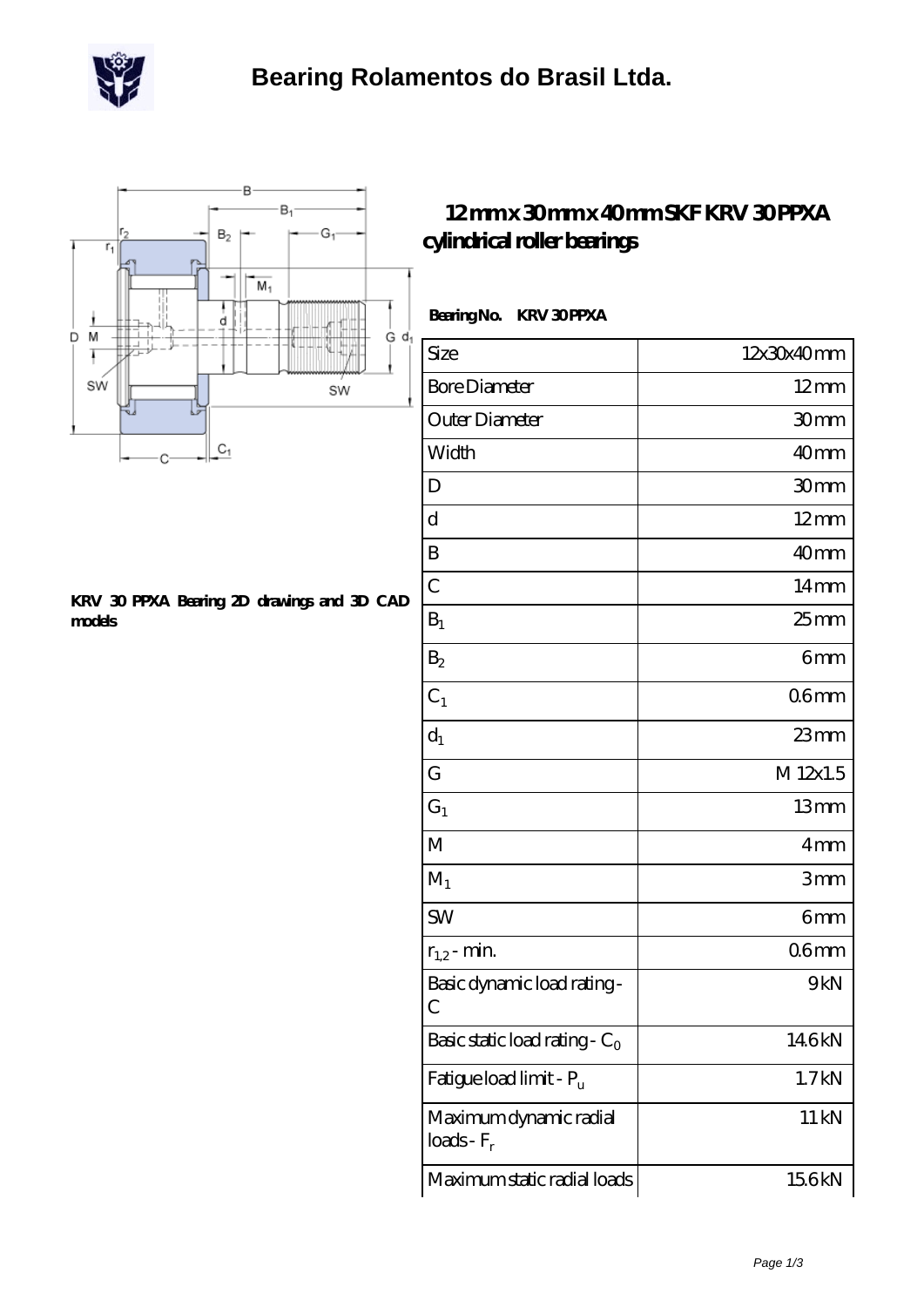

**[Bearing Rolamentos do Brasil Ltda.](https://scottrobertalexander.com)**

| $-F_{\alpha}$                     |                                                                                                                                                                                                           |
|-----------------------------------|-----------------------------------------------------------------------------------------------------------------------------------------------------------------------------------------------------------|
| Limiting speed                    | 3200r/min                                                                                                                                                                                                 |
| Mass support roller               | 0091 kg                                                                                                                                                                                                   |
| Recommended tighthening<br>torque | 22N<br>m                                                                                                                                                                                                  |
| Grease fitting                    | NIPA1x45                                                                                                                                                                                                  |
| Category                          | Cam Follower and Track<br>Roller - Stud Type                                                                                                                                                              |
| Inventory                         | 0 <sub>0</sub>                                                                                                                                                                                            |
| Manufacturer Name                 | <b>SKF</b>                                                                                                                                                                                                |
| Minimum Buy Quantity              | N/A                                                                                                                                                                                                       |
| Weight / Kilogram                 | 000                                                                                                                                                                                                       |
| Product Group                     | <b>BO4144</b>                                                                                                                                                                                             |
| Roller Surface Profile            | Flat                                                                                                                                                                                                      |
| Profile                           | Stud Type                                                                                                                                                                                                 |
| <b>Thread Size</b>                | M12X1.5                                                                                                                                                                                                   |
| <b>Stud Profile</b>               | Standard Stud                                                                                                                                                                                             |
| Enclosure                         | Sealed                                                                                                                                                                                                    |
| Rolling Element                   | Needle Bearing                                                                                                                                                                                            |
| Relubricatable                    | Yes                                                                                                                                                                                                       |
| <b>Hex Socket</b>                 | Yes                                                                                                                                                                                                       |
| Inch - Metric                     | Metric                                                                                                                                                                                                    |
| <b>Other Features</b>             | Full Complement   3 Stage<br>Sealing                                                                                                                                                                      |
| Long Description                  | <b>30MM Roller Diameter;</b><br>14MM Roller Width; Flat<br>Roller Surface; Stud Type;<br>12MM Stud Diameter:<br>M12X1.5Thread; Standard<br>Stud; Sealed; Needle<br>Bearing, Relubricatable;<br>Hex Socket |
| Category                          | Cam Followers Stud Type                                                                                                                                                                                   |
| <b>UNSPSC</b>                     | 31171530                                                                                                                                                                                                  |
| Harmonized Tariff Code            | 8482400000                                                                                                                                                                                                |